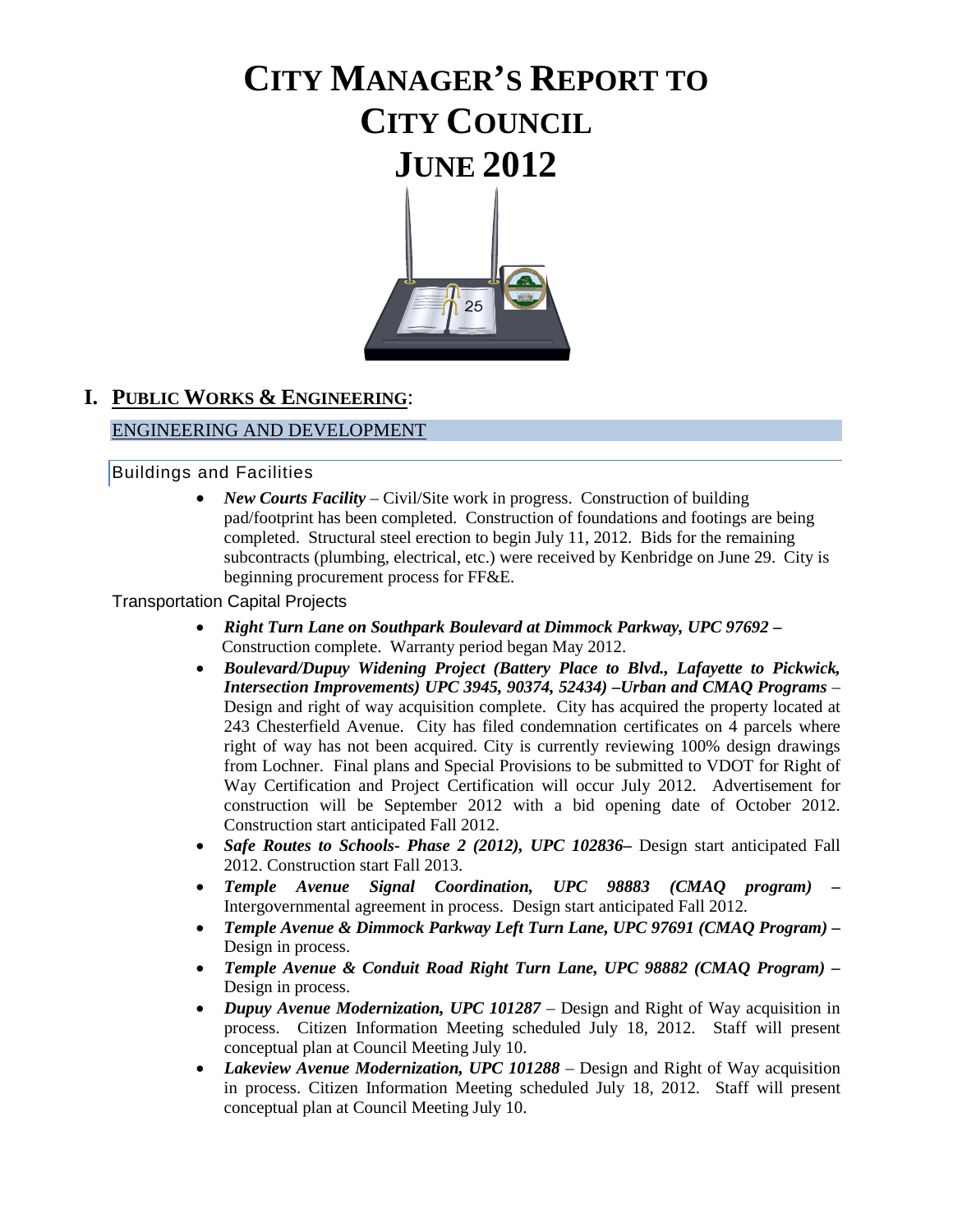# **I. PUBLIC WORKS & ENGINEERING** (CONTINUED):

#### Utilities Capital Projects

- **Hrouda Pump Station Upgrades**  On hold.
- **Boulevard Water and Sewer Replacement**  Design in process along with Boulevard Modernization project.
- **Lakeview Avenue Water and Sewer Replacement**  Design in process along with Lakeview Avenue Modernization project.
- **Dupuy Avenue Water and Sewer Replacement**  Design in process along with Dupuy Modernization project.
- **Franklin Avenue Sewer Replacement**  Bids were opened on June 28. Low bid of \$ 41,333 received from Perkinson Construction.

#### PLAN REVIEWS

• Received seven (7) plans and reviewed seven (7) plans.

### RIGHT OF WAY PERMITS

• Issued eight (8) permits and closed out five (5) permits.

#### TRAFFIC OPERATIONS

- Replaced/Maintained signals, signs, markings and street lighting 64 locations.
- Preventative Maintenance 4 locations

#### STORM WATER AND DRAINAGE MAINTENANCE

- Cleaned (14) catch basins,  $(07)$  drainage ditches,  $(01)$  drainage pipe,  $(01)$  curb and gutters, and responded to (03) miscellaneous drainage request.
- Repaired (02) catch basins and (01) drainage pipe.
- Recorded (74) drainage structure Outfalls.
- Sweeper swept (02) locations collecting (06) cubic yards of debris.
- Concrete Crew repaired/replaced (79) feet of Curb and Gutter at (04) locations and (117.5) feet of sidewalks at (04) locations, installed a 36"x36"x4" concrete pad around a meter box and responded to (02) miscellaneous concrete request.

#### RECYCLING CENTER

• 356 citizens used the Recycling Center to dispose of Category 1 materials, brush, metal products storm debris and other recyclable materials.

### VEGETATION

- Removed litter from (14) locations, and responded to (3) miscellaneous/dead animal requests.
- Trimmed tree limbs/bushes from (8) locations, and responded to (3) litter miscellaneous/dead animal requests.
- Cut and trimmed grass at (96) locations, sprayed weed killer at (3) locations and responded to (1) grass miscellaneous request.
- Placed gravel on shoulder of road at (1) location, along fence line at (1) location and in utility cut at (1) location.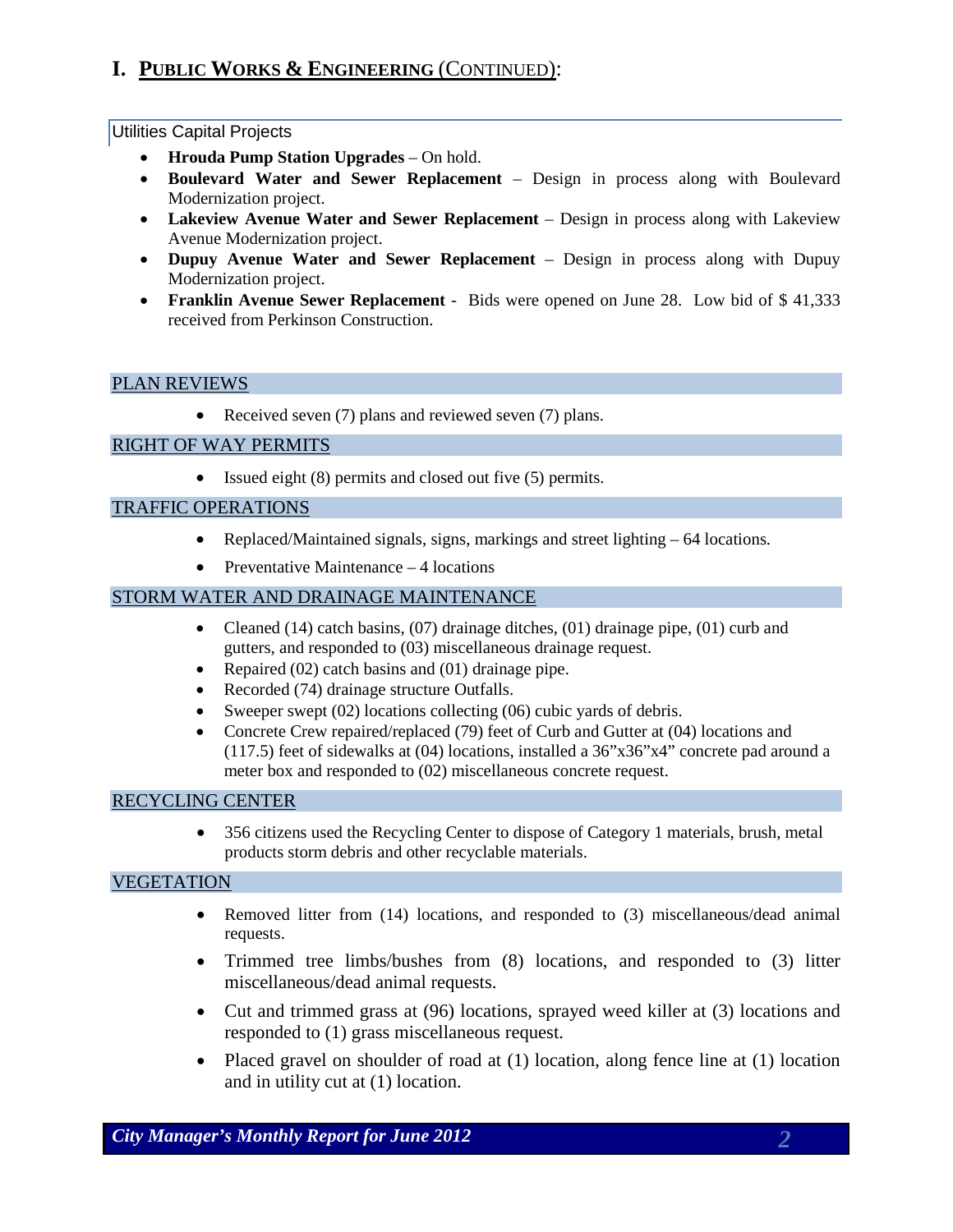# **I. PUBLIC WORKS & ENGINEERING** (CONTINUED):

• Graded entrance to the Animal Shelter, road to boat ramp and around area six off of Charles Dimmock Parkway with motor grader.

# WASTEWATER UTILITY

- Responded to  $(02)$  sewer backups, flushed  $(17)$  main lines, flushed drains at the animal shelter, repaired, (02) laterals, replaced (05) cleanout top, lowered (01) cleanout and responded to (13) miscellaneous requests.
- Camera sewer main line at (02) locations.
- Sprayed for Sewer Roaches at (03) locations.
- Replaced manhole cover in front of 917 Lafayette Avenue.
- Placed topsoil around cleanout at  $(02)$  locations.
- Removed debris from pumps, painted diesel tank for generator, greased Communator, responded to after hour alarms and replaced flood lights at Main Pump Station.
- Replaced light bulbs at Methane Pump Station.
- Responded to after hour alarms at Charles Dimmock and Sherwood Hills Pump Stations.
- Installed pump 2, replaced fuses and cleaned floats at Hillcrest Pump Station.
- Placed  $\frac{3}{4}$ " gate value for water hose, pumped down wet well, cleaned floats and responded to after hour alarms at Appomattox Pump Station.
- Cut grass around pump stations and water towers.
- Removed tree and cut grass in sewer right-a-way on Archer Avenue near Park.
- Continued checking all pump stations and methane pump daily*.*

# WATER UTILITY

- Replaced (09) meters, replaced (04) meter tops, cleaned (03) boxes, installed (01) meter setter, replaced  $(02)$  meter boxes,  $(01)$  pigtail, removed  $(01)$  valve box, responded to  $(02)$  meter leaks and (11) miscellaneous water requests.
- Repaired (01) main water line and replaced threads and cap on Fire Hydrant.
- Backflow/Cross Connection Technician conducted (38) surveys, (19) completed, (19) incomplete and assisted with locating underground utilities performing (84) hours.
- Collected weekly routine water samples, performed THM's, HAA's sent to Appomattox River Water Authority's (ARWA) for testing.
- Miss Utility locating required (138) man-hours.

# **TRANSPORTATION**

- Placed Asphalt in  $(07)$  potholes,  $(02)$  utility cuts,  $(01)$  new curb and gutters,  $(03)$  driveways,  $(12)$ low area, and responded to (01) asphalt miscellaneous request.
- Assisted the Fire/Police Departments closing streets and removing debris due to storms throughout the City.
- Assisted Purchasing Department moving surplus items from City Offices to storage.

# **II. PLANNING & COMMUNITY DEVELOPMENT:**

|                     | Month | YTD |
|---------------------|-------|-----|
| 1. Fence Permits    |       | 17  |
| 2. New Sign Permits |       | 42  |

- Once Upon A Child 192 Southgate Square
- Tobacco Zone 127 Pickwick Avenue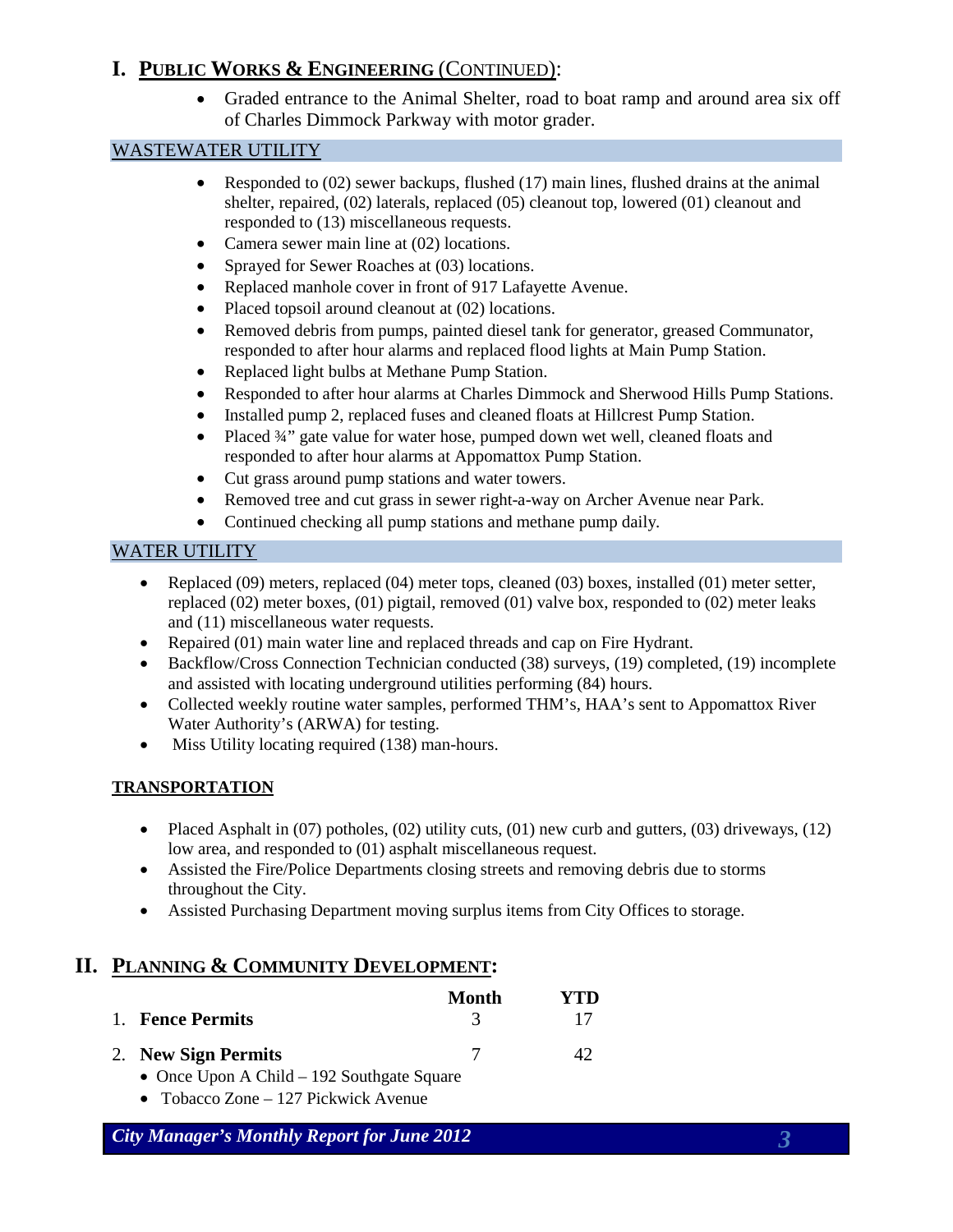# **II. PLANNING & COMMUNITY DEVELOPMENT** (CONTINUED):

- Padow's 648 A Southpark Boulevard
- Hertz 456 Charles Dimmock Parkway
- Colonial Kia 445 Charles Dimmock Parkway
- Miniland Academy 400 E. Westover Avenue
- Weichert Realtors 2425 Boulevard

# 3. **Neighborhood Revitalization**

#### **2011 Emergency Home Repair Rehabilitation Funding \$52,291 Repairs Completed #6 \$48,451**

- 326 Battery Place new roof, flooring, walls and ceiling repairs \$7,860
- 161 Windsor Avenue patch and paint roof, front door and flooring repair \$7,980
- 315 Plumtree Avenue new roof, replace front steps, add railings on front and back deck \$7,310
- 138 Charlotte Avenue rebuild back deck and add handicap ramp \$7,870
- 403 Highland Avenue bath accessibility and new fixtures \$3,725
- 109 Brookhill Court new roof, gutters, paint and repair fascia \$13,706
- 156 Roanoke Avenue new roof and electrical work \$3,840

# **Repairs in the Works #0**

**2011 Applications being processed #0**

• **The 2011 Program Year is complete. In total Seven (7) grant recipients received an emergency home repair. 2012 Program begins on 7/1/2012.**

#### 4. **Zoning Property Maintenance**

| o<br><b>Property Maintenance</b> |          |     | <b>Zoning</b>              |              |     |
|----------------------------------|----------|-----|----------------------------|--------------|-----|
|                                  | Month    | YTD |                            | <b>Month</b> | YTD |
| <b>Total Inspections</b>         | 11       | 54  | <b>Total Inspections</b>   | 6            | 34  |
| <b>Violations</b>                | 9        | 34  | <b>Violations</b>          | 6            | 31  |
| <b>Violations Resolved</b>       | 8        | 27  | <b>Violations Resolved</b> | 6            | 21  |
| <b>House # Violations</b>        |          |     | <b>Tall Grass</b>          |              |     |
|                                  | Month    | YTD |                            | Month        | YTD |
| <b>Total Inspections</b>         | 4        | 12  | <b>Total Inspections</b>   | 91           | 356 |
| <b>Violations</b>                | $\Omega$ | 4   | <b>Violations</b>          | 41           | 211 |
| <b>Violations Resolved</b>       | $\Omega$ | 4   | <b>Violations Resolved</b> | 28           | 138 |
| <b>Inoperable Motor Vehicles</b> |          |     | <b>Building Code</b>       |              |     |
|                                  | Month    | YTD |                            | <b>Month</b> | YTD |
| <b>Total Inspections</b>         | 6        | 83  | <b>Total Inspections</b>   | 5            | 28  |
| Violations                       | 6        | 69  | <b>Violations</b>          | 5            | 16  |
| Violations Resolved              | 6        | 44  | <b>Violations Resolved</b> | $\Omega$     | 8   |
| <b>Signs</b>                     |          |     | <b>Other</b>               |              |     |
|                                  | Month    | YTD |                            | Month        | YTD |
| <b>Total Inspections</b>         | 14       | 63  | <b>Total Inspections</b>   | 6            | 16  |
| <b>Violations</b>                | 14       | 60  | Violations                 | 3            | 5   |
| <b>Violations Resolved</b>       | $\Omega$ | 42  | <b>Violations Resolved</b> | 3            | 4   |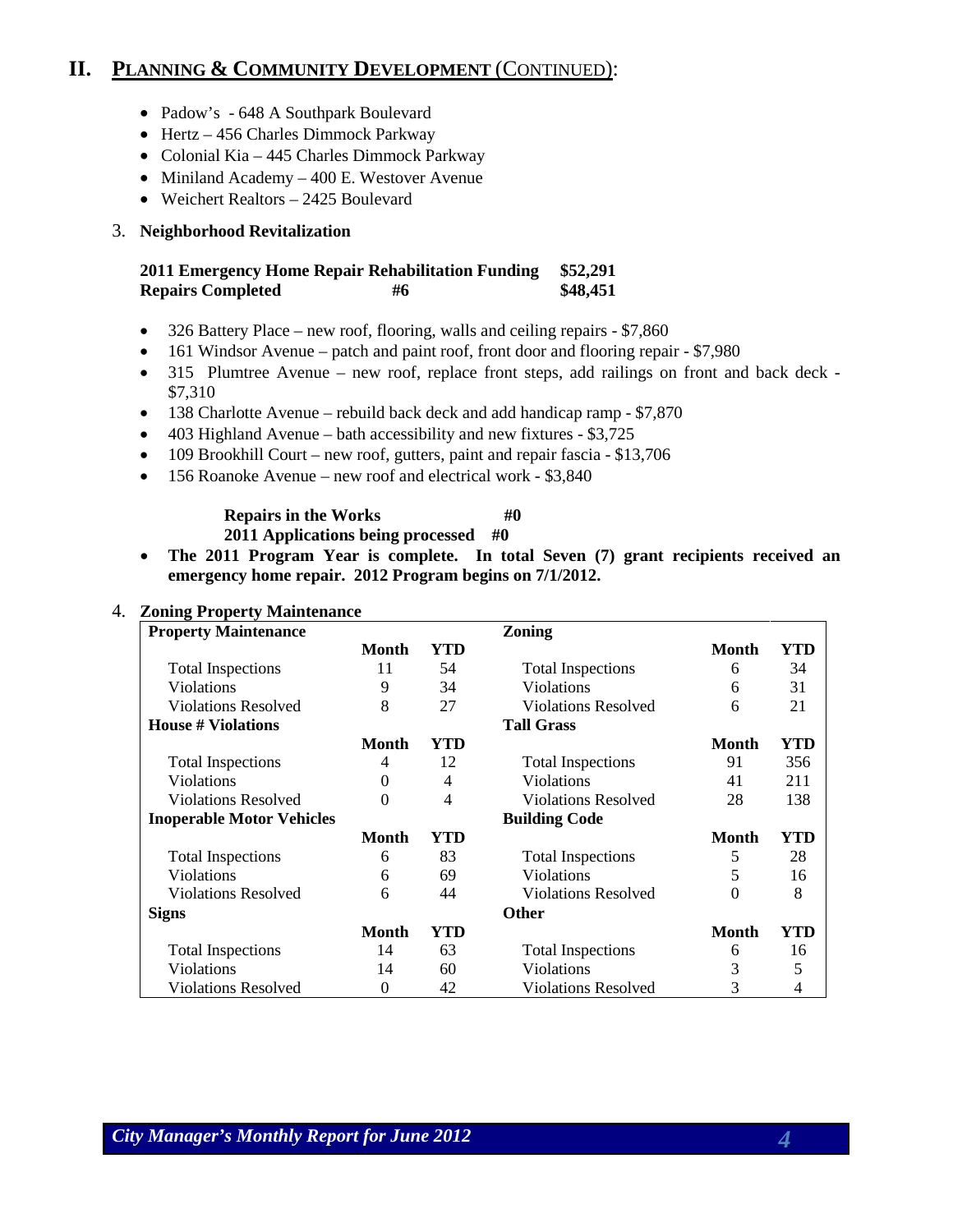# **II. PLANNING & COMMUNITY DEVELOPMENT** (CONTINUED):

| 5.<br><b>Building Inspections</b> |           |             | <b>Rental Inspections</b>     |              |            |
|-----------------------------------|-----------|-------------|-------------------------------|--------------|------------|
|                                   | Month     | <b>YTD</b>  |                               | <b>Month</b> | <b>YTD</b> |
| New Construction Inspections      | 155       | 1129        | <b>Total Units Registered</b> | 6            | 6          |
| Permits for new Residents         |           | 2           | <b>Total Units Inspected</b>  | 0            | 31         |
| <b>Cost New Homes</b>             | \$155,000 | \$295,000   | Dwellings                     | 0            | 11         |
| Existing House & Maintenance      |           | $\theta$    | Duplex                        | 0            | 20         |
| <b>Additions</b>                  |           | 41          | Apartments                    | 6            | 6          |
| Demolitions                       |           | 2           | <b>First Inspection</b>       |              |            |
| Permits for Commercial            |           | 23          | Passed                        | 0            | 31         |
| <b>Cost for Commercial</b>        | \$71,860  | \$2,669,952 | Failed                        | 6            | 6          |
| <b>Plumbing Permits Issued</b>    | 9         | 70          | Second Inspection             |              |            |
| <b>Electrical Permits Issued</b>  | 15        | 97          | Passed                        | 0            |            |
| <b>Mechanical Permits Issued</b>  | 6         | 45          | Failed                        |              |            |
| Swimming Pool Permits Issued      | 0         |             | Re-Inspection – Phase 1       | 32           | 126        |
| <b>Inoperative Vehicles Towed</b> |           |             | Passed                        | 32           | 62         |
| Letters on Water Cutoff           |           |             | Failed                        | 0            | 64         |
| <b>Court Cases</b>                |           |             | 4 Year Cert. Issued           | 0            |            |
|                                   |           |             | Apartments                    |              |            |
|                                   |           |             | No. of Units Certified        | 0            |            |

# **III. POLICE DEPARTMENT:**

- Our officers responded to 4,174 calls for service during the month of June, 2012. During the same month last year, we responded to 3,984 calls for service—a 5% increase. No robberies were reported this month and none were reported in 2011— no change. There were three (3) reported aggravated assaults this June, and two (2) reported during the month of June, 2011—a 33% increase. We responded to four (4) burglaries in June, 2012, compared with a response to two (2) burglaries during the month of June, 2011— a 50% increase. There were 113 Part I, or serious, crimes reported to the Colonial Heights Police Department in June, 2012. Seventy-five (75) of those, or 66%, have been cleared. Specific percentages for the Part I crimes and arrests are available upon request.
- $\checkmark$  This past month we saw an increase of 40% in our overall arrests—going from 242 in June of 2011 to 400 in 2012. We hope we are not starting a trend here for the year. Calls and arrests for larcenies and shoplifting increased as well.
- $\checkmark$  During the month, we were busy with a variety of events that our officers participated in or volunteered in. They include the *Special Olympics Torch Run*, Colonial Heights High School graduation, the Optimists' "*Respect for Law Enforcement*" dinner, the *Emporia Pork Festival* and the Pickwick Shopping Center Enforcement Project.
- $\checkmark$  We were able to add to the ranks of our Patrol Division by having our three newest officers complete their field training, all of whom are now assigned to a squad. Our School Resource Officers have also transitioned onto a squad for the summer. Our **Operations Bureau,**  commanded by Capt. Keith Early, reports that uniform patrol had another very productive month of police work. Officers have been working diligently on and around Pickwick Shopping Center after we received complaints from businesses in the area that one tenant has attracted some questionable customers. Capt. Early met successfully with several business owners and they have been pleased with our efforts.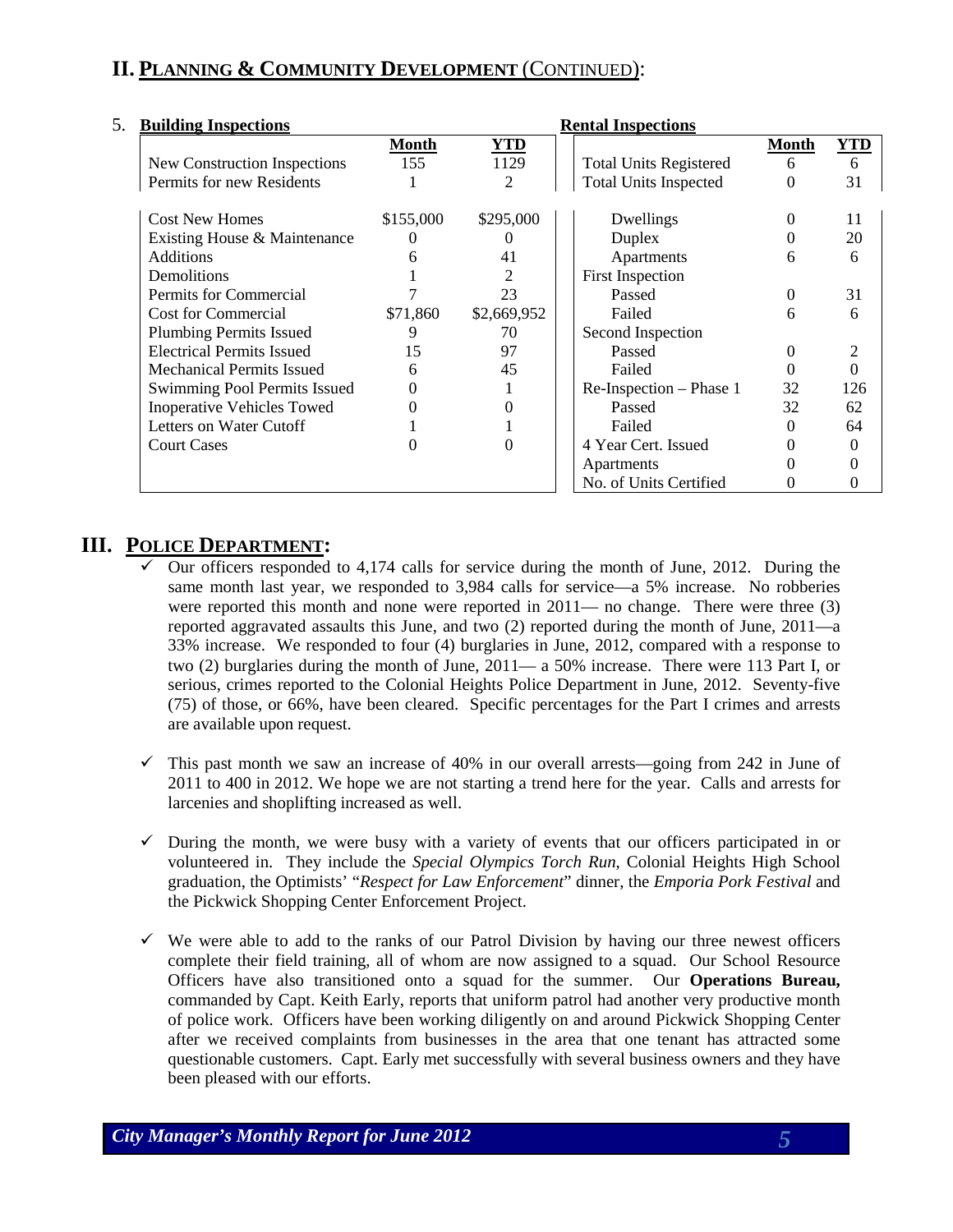# **III. POLICE DEPARTMENT** (CONTINUED)**:**

- $\checkmark$  Also, our Animal Shelter experienced a surprise inspection by the State, receiving a very good report. Both Sr. Officer Stacey Arehart and ACO Jenny Smith are to be commended for their dedication. Our narcotics K-9, Blitz, had a very good month in that he had his paws in on five arrests. His handler, MPO Eric Allen, has charged two individuals with felony distribution of marijuana and three others with simple possession of marijuana.
- Our **Law Enforcement Services Bureau,** commanded by Capt. Wayne Newsome, was responsible for many of the aforementioned events and was very busy as well. Capt. Newsome is scheduled to be away at National Criminal Justice Command College during the summer. He has completed an audit of the property/evidence room as well as inventoried all confiscated weapons in an effort to trade said weapons for other needed weaponry. Confiscated and unclaimed money
- $\checkmark$  was inventoried as well and has been deposited. I am pleased to report that our Law Enforcement Services Bureau has made great strides in organization, space and accountability in our property/evidence room.
- $\checkmark$  Our **Investigations Division** continues their efforts as usual. Lt. William Anspach, who has been responsible for Investigations, will continue in that role as well as take on the responsibility of the entire Law Enforcement Services Bureau as Acting Captain while Capt. Newsome is at training. Lt. Anspach reported cases involving a \$10,000.00 embezzlement cleared by arrest, the sexual assault of a juvenile cleared by arrest, a death investigation and several burglaries to convenience stores that have been cleared by arrest. The stated burglary case involved six (6) subjects arrested in addition to numerous crimes cleared in Chesterfield County. We will be working together on a joint press release.
- $\checkmark$  Overall, we made 400 arrests for the month, to include 42 felonies and 125 misdemeanors; worked 69 crashes; wrote 866 traffic citations; gave 1,023 verbal warnings; affected 25 DUI arrests and 24 drug arrests; and issued 36 parking citations.
- $\checkmark$  Our **Auxiliary Police** volunteered 284 hours during the month. Duties included the many events mentioned previously, bike patrols and traffic control, academy in-service and ride-alongs. **Sentinels** volunteered 29 hours of extra patrol service for the month and traffic control at our graduation ceremony.

# **Total Incidents 363 EMS, 71%, 71% Fire, 29%, 29%**

# **IV. FIRE & EMS DEPARTMENT:**

# **Total Fire Type Incidents: 105 Total EMS Patients: 203 (Total EMS incidents 258)**

*Fire units arrived on scene in less than 7 minutes on 90% of emergency incidents. <sup>U</sup>(average response time 5.52 minutes)* 

*EMS units arrived on scene in less than 9 minutes on 90% of emergency incidents. <sup>U</sup>(average response time 5:49 minutes)*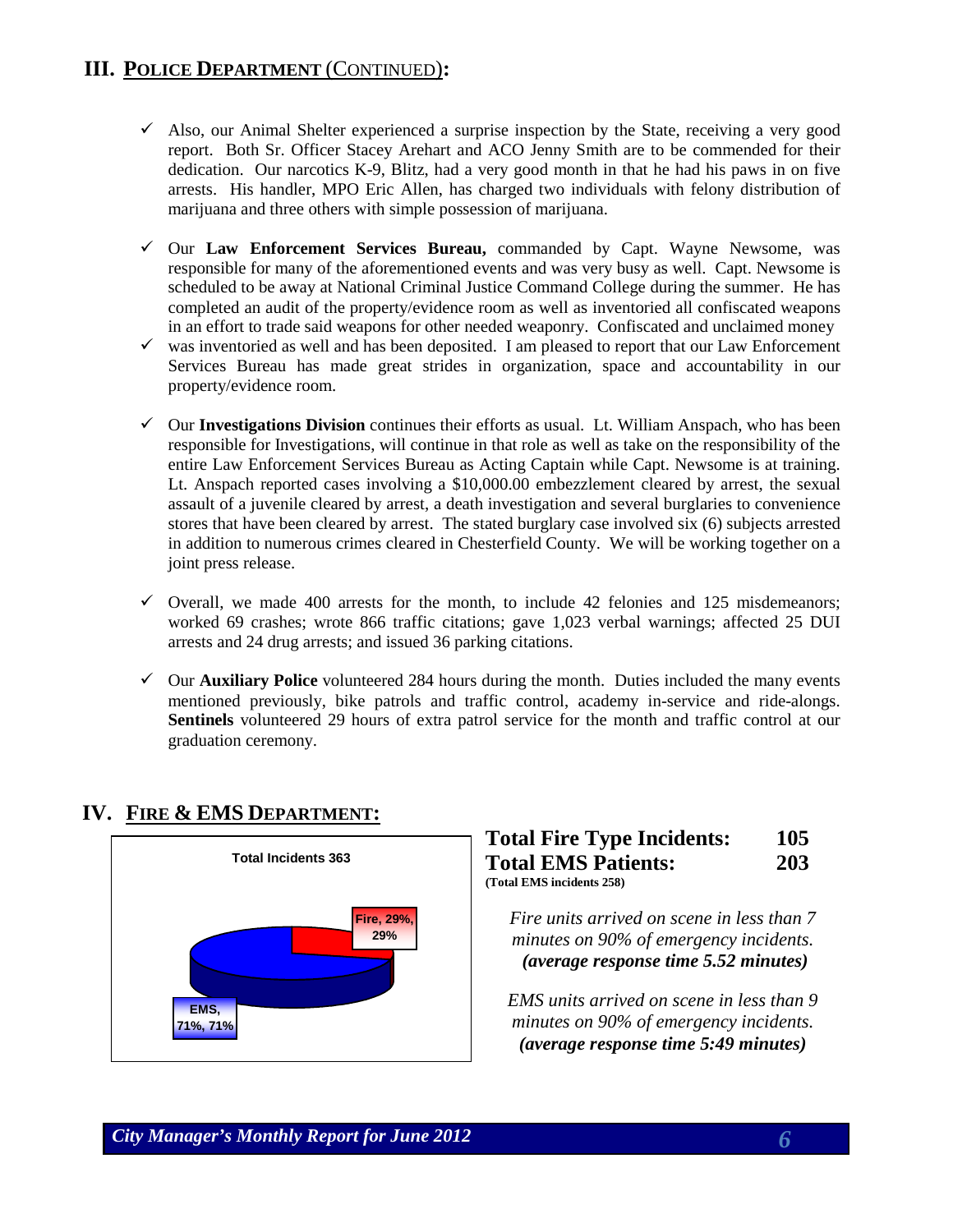# **IV. Fire & EMS Department** (Continued)**:**

| <b>Fire Division (number of incidents):</b> |   |                         |   |                             |                                 |                                      |    |  |
|---------------------------------------------|---|-------------------------|---|-----------------------------|---------------------------------|--------------------------------------|----|--|
| <u>Fires</u>                                |   |                         |   | <b>Hazardous situations</b> |                                 | <b>Service calls and false calls</b> |    |  |
| <b>Brush Fire</b>                           | 6 | Chemical/Gasoline Spill |   |                             |                                 | Good Intent Calls                    | 26 |  |
| <b>Building Fire</b>                        |   | Power Line Down         |   |                             | 10                              | <b>Public Service</b>                | 34 |  |
| Trash/Rubbish Fire                          |   | Gas Leak                |   |                             |                                 | Alarm Activation (no fire)           | 12 |  |
| Vehicle Fire                                | 3 |                         |   |                             |                                 | Child Seat Installation              | 6  |  |
|                                             |   |                         |   |                             |                                 | Smoke detector installation          | 4  |  |
| M/A to Chesterfield EMS First Responder     |   |                         | 4 |                             |                                 | M/A received from Chesterfield Fire  |    |  |
| M/A given to Petersburg Fire                |   | 10                      |   |                             | M/A received from Fort Lee Fire |                                      |    |  |
| M/A given to Prince George Fire             |   |                         |   |                             |                                 |                                      |    |  |

| <b>EMS Division (number of patients):</b> |                |                                     |              |                                    |              |  |  |
|-------------------------------------------|----------------|-------------------------------------|--------------|------------------------------------|--------------|--|--|
| Abdominal pain                            | 13             | Diabetic Hyperglycemia              | 1            | Poisoning/drug ingestion           | $\mathbf{2}$ |  |  |
| Allergic reaction                         | 1              | Diabetic Hypoglycemia               | 1            | <b>Respiratory Distress</b>        | 12           |  |  |
| <b>Altered Mental Status</b>              | 8              | Fever/Hyperthermia                  | $\mathbf{2}$ | Seizure                            | 8            |  |  |
| Asthma                                    | 2              | <b>General Malaise</b>              | 4            | Stroke/CVA                         | 5            |  |  |
| <b>Back Pain</b>                          | 2              | Headache                            | 3            | Syncope/Fainting                   | 8            |  |  |
| Behavioral/Psychiatric                    | 4              | Hypertension                        | 1            | Traumatic Injury                   | 26           |  |  |
| Cardiac Rhythm Disturbance                | 7              | Nausea/Vomiting                     | 5            | Unconscious                        |              |  |  |
| <b>Chest Pain</b>                         | 35             | No apparent injury/illness          | 3            | Weakness                           | 6            |  |  |
| <b>Congestive Heart Failure</b>           | 2              | $OB/GYN - non-delivery$             | 2            | Other type EMS Calls               | 29           |  |  |
| Dehydration                               | $\overline{2}$ | Pain                                | 8            |                                    |              |  |  |
| M/A to Petersburg EMS                     | 10             | M/A received from Fort Lee EMS      |              |                                    |              |  |  |
| M/A to Dinwiddie EMS                      | 1              | M/A received from Petersburg EMS    |              |                                    |              |  |  |
| M/A to Prince George EMS                  |                |                                     |              | M/A received from Chesterfield EMS |              |  |  |
| M/A to Hopewell EMS                       |                |                                     |              |                                    |              |  |  |
| M/A to Fort Lee EMS                       | 1              |                                     |              |                                    |              |  |  |
|                                           |                | <b>EMS Transports (by facility)</b> |              |                                    |              |  |  |
| Southside Regional Medical Center         |                |                                     |              | 155                                | 76.35%       |  |  |
| John Randolph Medical Center              |                |                                     |              | 24                                 | 11.82%       |  |  |
| CJW Center - Chippenham Campus            |                |                                     |              | 14                                 | 6.90%        |  |  |
| <b>VCU Health Systems</b>                 |                |                                     |              | 3                                  | 1.48%        |  |  |
| CJW Center - Johnston Willis Campus       |                |                                     |              | 2                                  | 0.99%        |  |  |
| VAMC Richmond (McGuire)                   |                |                                     |              | 2                                  | 0.99%        |  |  |
| <b>Outpatient Rehab</b>                   |                |                                     |              | $\overline{c}$                     | 0.99%        |  |  |
| Other                                     |                |                                     |              |                                    | 0.49%        |  |  |

# **V. FINANCE DEPARTMENT:**

**Finance -** Checks processed: 1,343

Two (2) alarm citations were processed during June.

**Purchasing** - 222 total purchase orders completed with 189 being processed by the purchasing and 33 departmental purchases being reviewed as compared to 238 being completed for the same period in 2011. In addition 189 check requests were prepared by departments which are not processed by Purchasing.

**Total: 203 100%**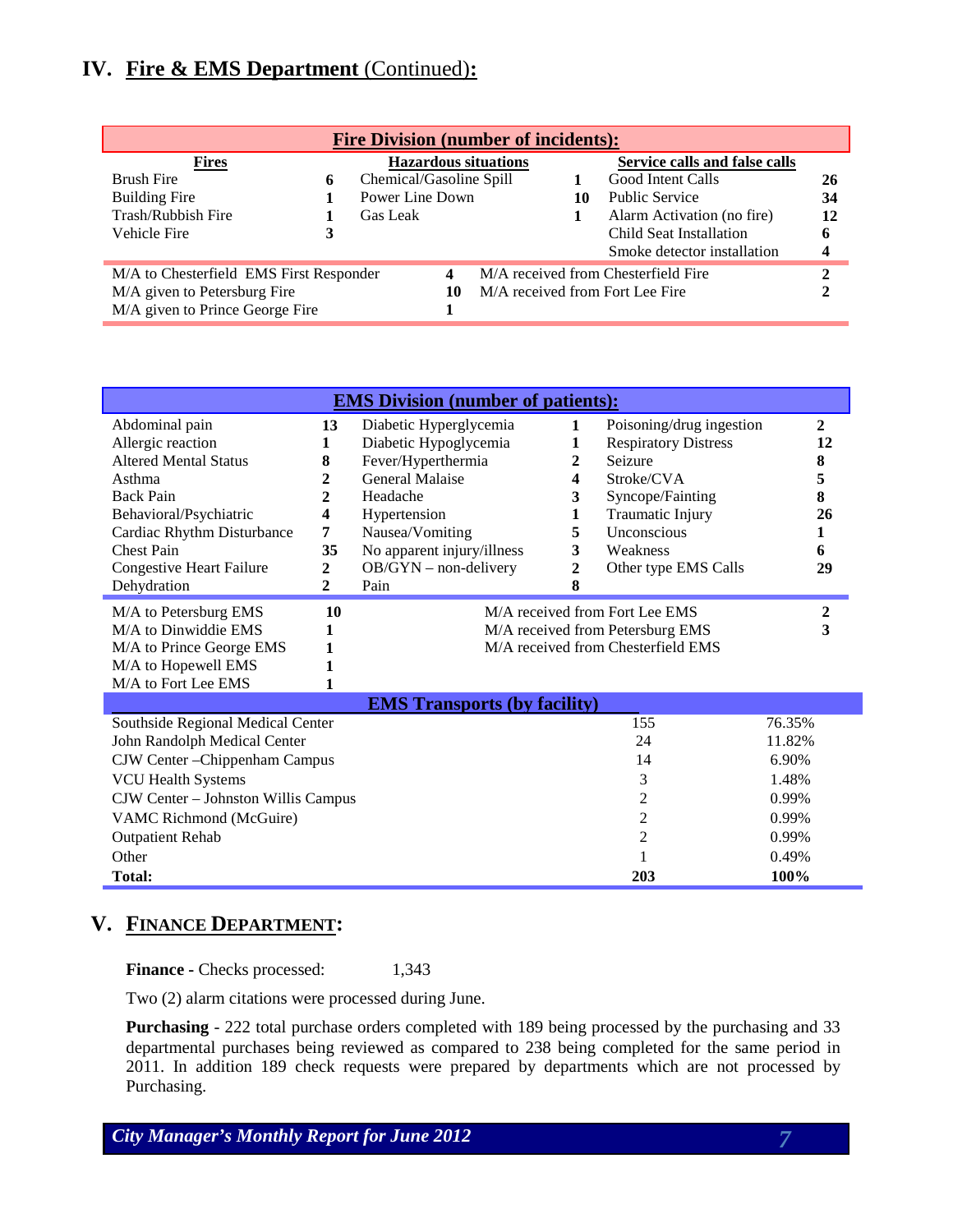# **V. FINANCE DEPARTMENT**(CONTINUED)**:**

#### **Bids Issued/Opened during the month:**

- Invitation # 12-053002-1003 On Call Transportation Consultant. Ten were received and shortlisted, with interviews presently being conducted.
- Invitation # 12-062502-1004 Prepare Nomination for Historical District Listing. Issued June  $7<sup>th</sup>$ , with proposals due June  $25<sup>th</sup>$ . Five received and are being reviewed by Planning.
- Invitation # 12-062802-1005 Franklin Ave. Sewer Replacement Issued on June  $5<sup>th</sup>$ , with bids received June 28<sup>th</sup>. Contract documents are being completed.

### **Other Purchasing Activity**:

- Lease copy machine agreements for Police and Communications Departments.
- Working on an agreement where the City will be paid for our used waste motor oil.
- Lease of city postage machine was finalized using a State of Virginia contract.
- Contract with Pest Control vendor renewed for another year.
- Contract negotiations with vendor providing gasoline/diesel to the City.
- Working on FY 2013 blanket purchase orders for all departments. Approximately 75% of all blanket purchase orders, were in place before July 1.
- Completed Final FY 2012 purchases.

#### **Risk Activity:**

• Fort Lee Fire vehicle struck the bay door at Station #1 – Minor damage will be reimbursed.

# **General Claim:**

- A City resident filed claim for damage to his car windshield from a foul ball.
- A City resident filed claim for roaches coming into house from City manhole.

# **Utility Billing:**

Bi-monthly Utility Bills Sent – 3,588

Delinquent Notices Sent –787 or 20.9% with 81 cut off for nonpayment

Set-off debt collected in June \$322.40.

# **VI. HUMAN RESOURCES DEPARTMENT:**

The following information is a summary of activities for the Human Resources Department during the month of June 2012:

# **Advertisements**

• Department Position Recreation Landscape Technician (Part-time) Office on Youth Youth Program Coordinator (Promotional Opportunity)

# **Applications & Testing**

• Administered the written test for the Communications Supervisor recruitment process on June 27, 2012. A total of 7 candidates participated in the written test phase.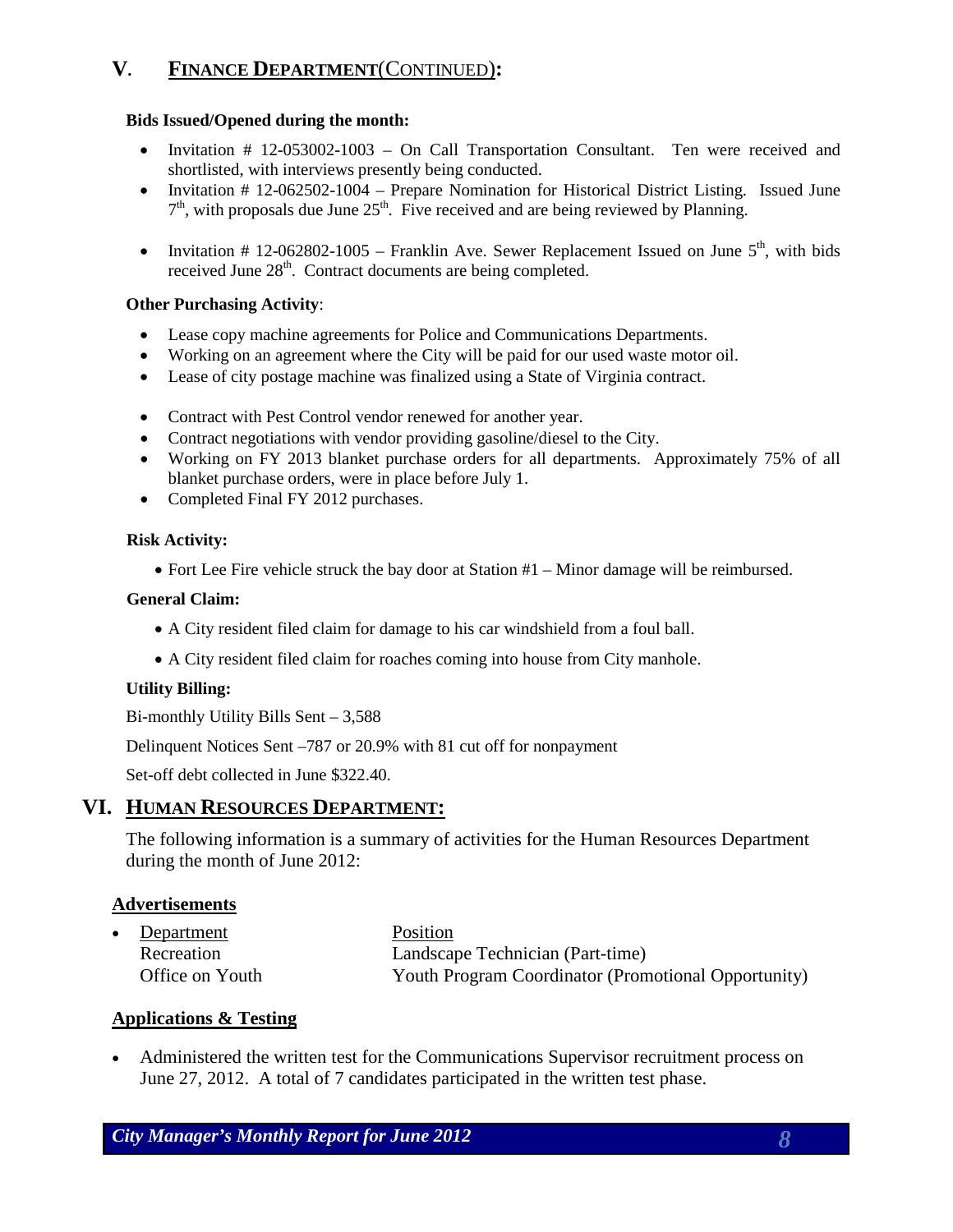# **VI. HUMAN RESOURCES DEPARTMENT**(CONTINUED)**:**

# **Training**

• New employees continue to complete required ICS and VML University training courses.

### **Miscellaneous**

The following employee orientation sessions were held in June 2012:

 *Orientation* Zachary Albiston - EMS Firefighter Recruit Randy Foster - EMS Firefighter Recruit Joey Hammack - EMS Firefighter Recruit Heather Smith - EMS Firefighter Recruit

• An Employee Baseball Night was held at a Richmond Flying Squirrels Game on June 22, 2012 as part of the employee recognition program.

# **Workers' Compensation**

The following workers' compensation reports were filed during the month of June 2012:

| Date     | Department   | Description of Injury                                          |
|----------|--------------|----------------------------------------------------------------|
| 06/07/12 | Fire         | Employee passed out and hit head on floor.                     |
| 06/07/12 | Fire         | Puncture wound to left elbow during vehicle extrication class. |
| 06/14/12 | Police       | Left knee pain while chasing and arresting subject.            |
| 06/14/12 | Public Works | Rash on left ankle while working in wooded area.               |

# **VII. INFORMATION TECHNOLOGY DEPARTMENT:**

The **City's website,** [www.colonialheightsva.gov](http://www.colonialheightsva.gov/)**, had 72,177 page views in the month of June.** 

| Top five website modules accessed:<br>1. News Flash | Top five pages visited after home page:<br>1. Library |
|-----------------------------------------------------|-------------------------------------------------------|
| 2. Photo Gallery                                    | 2. Real Estate Records                                |
| 3. Calendar                                         | 3. Sports, Athletics & Fitness                        |
| 4. Facilities Directory                             | 4. Recreation & Parks                                 |
| 5. Staff Directory                                  | 5. Education & Schools                                |
|                                                     |                                                       |

- $\mathbf{\hat{x}}$  Citizens submitted and city staff processed 298 service requests and questions through the "Let Us Know" module during the month of June.
- $\mathbf{\hat{x}}$  The City of Colonial Heights' Facebook Page now has 2,259 fans.
- $\lambda$  Proactive Information Management completed 68.5 hours of IT service and maintenance for City departments this month.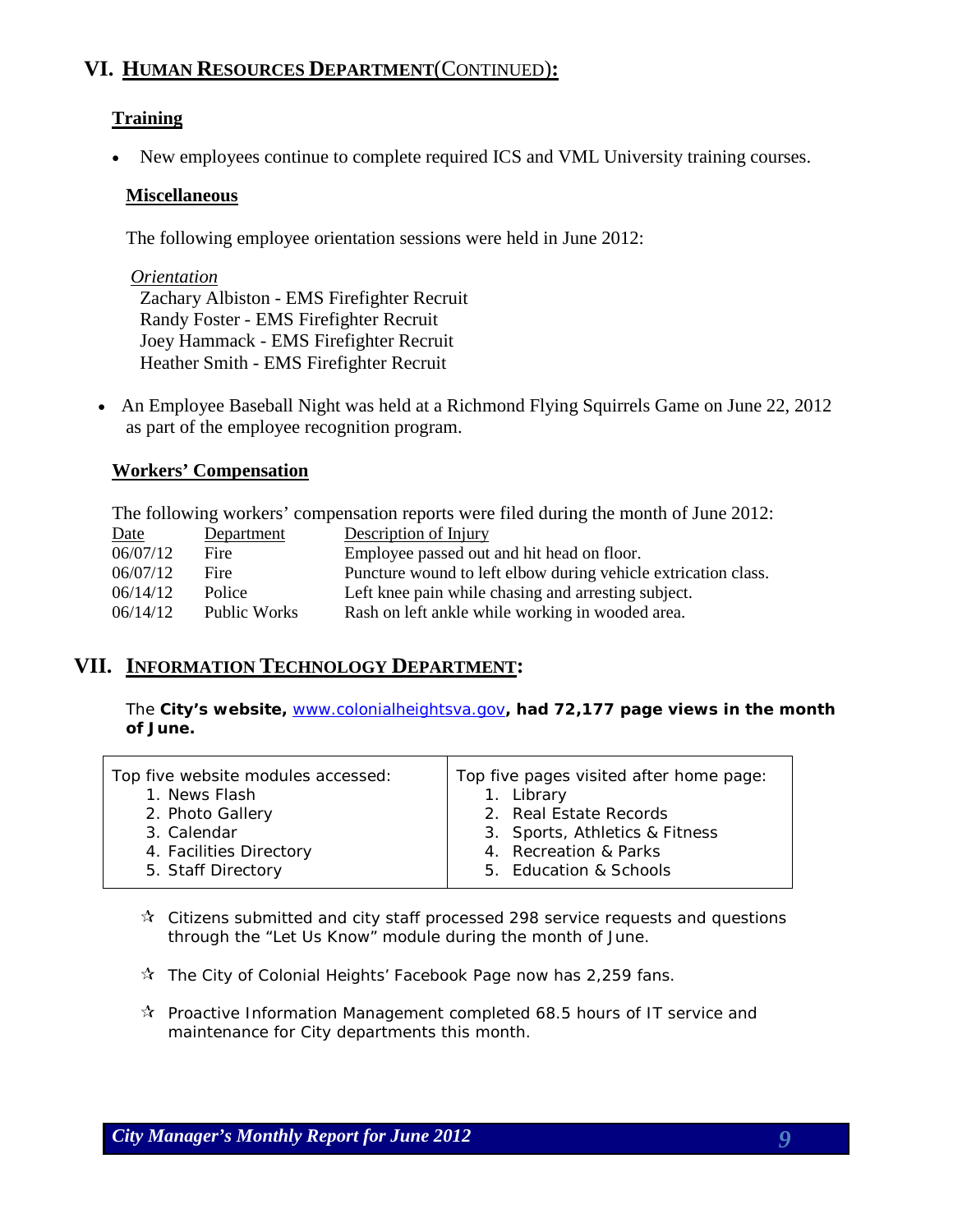# **VIII. LIBRARY:**

- The library staff circulated 22,692 titles in June.
- The public computer center was used 1,948 times.
- 116 children participated in story time.
- 271 residents registered for new library cards, and an average of 689 residents used the library each day.
- The library's meeting rooms were used 103 times.
- 3.787 residents visited the Colonial Heights Virtual Library to retrieve 722 articles from their homes and offices.

# **IX. RECREATION & PARKS DEPARTMENT:** *Recreation Division*

In June the Recreation Division completed its youth baseball and softball seasons, as well as the adult softball season with its City League Night of Champion games the week of June  $18<sup>th</sup>$ . Shepherd Stadium also played host to the Babe Ruth 13 year old District 2 All-Star Tournament the last weekend in June. The annual American Legion Post 284 baseball camp also took place during the last week of June. Staff continues to make preparations for the Summer Playground Tots and Teen programs. The Division also hosted its first *Movie Under the Stars* event on June 9<sup>th</sup> with over 250 in attendance at Shepherd Stadium. Post 284 hosted its Scout Day at Shepherd Stadium on June  $23<sup>rd</sup>$  with 8 teams coming to take part.

| <b>Athletics</b>                              | 2012  | 2011            | <b>Agency on Aging</b>                 |          |                  |
|-----------------------------------------------|-------|-----------------|----------------------------------------|----------|------------------|
| <b>Adult Softball Teams</b>                   | 27    | 21              | <b>Activities</b>                      | 2012     | 2011             |
| <b>Base Ball Camp</b>                         | 23    | 42              |                                        |          |                  |
| Youth Football Registration as of 7/2/12      | 73    | 180             | <b>AARP</b>                            | $\Omega$ | $\boldsymbol{0}$ |
| Youth Cheerleading Registration as of 7/2/12  | 48    | 88              | <b>Bingo in Center</b>                 | 114      | 104              |
| <b>Golf Lessons</b>                           | 3     | n/a             | Sing A-Long                            | 59       | 42               |
| <b>Tennis Lessons</b>                         | 38    | 44              | Sing A-Long - CH Health Center         | 12       | 14               |
| Tennis Clinic                                 | 4     | n/a             | <b>Table Games</b>                     | 13       | n/a              |
| <b>Swim Lessons</b>                           | 8     | 12              | <b>Awareness/Education Classes</b>     | 2012     | 2011             |
| <b>Activities/Programs</b>                    | 2012  | 2011            | <b>TRIAD</b>                           | 0        | 12               |
| <b>POWER</b>                                  | 5     | 6               | Crochet & Knitting                     | 62       | 70               |
| <b>Teen Dance</b>                             | 70    | 27              | Painting Class Kay Tirpak              | 32       | 16               |
| <b>Summer Tots</b>                            | 16    | 9               | Painters Group                         | 38       | 42               |
| Movie Under the Stars                         | 275   | n/a             | <b>Brenda Harris Painting Workshop</b> | 36       | $\overline{0}$   |
| <b>Youth Painting Class</b>                   | 5     | n/a             | <b>Craft Class</b>                     | $\theta$ | 12               |
| <b>Playground Program Parent Orientations</b> | 93    | n/a             | Gems by James (painting class)         | 0        | 9                |
|                                               |       |                 | <b>Line Dance Class</b>                | $\theta$ | 18               |
|                                               |       |                 | <b>Sewing Class</b>                    | 8        | 5                |
|                                               |       |                 | Splash of Color                        | 14       | 13               |
|                                               |       |                 | <b>Tap Class Intermediate</b>          | 101      | 92               |
|                                               |       |                 | <b>Tap Class Advance</b>               | 83       | 89               |
|                                               |       |                 | Wellness Workshop                      | 14       | $\boldsymbol{0}$ |
| <b>Instructor Based Programs</b>              | 2012  | 2011            | <b>Quilting Class</b>                  | 56       | 23               |
| <b>Belly Dancing</b>                          | 6     | 12              | Watercolor                             | 18       | 20               |
| Karate                                        | 15    | 18              | <b>Fitness</b>                         | 2012     | 2011             |
| Zumba                                         | 17    | 16              | <b>Strength Training Class</b>         | 177      | 264              |
| Cardio Fusion                                 | 10    | $\overline{15}$ | <b>Sit Down Exercises</b>              | 293      | 347              |
| <b>Facility Usage</b>                         | 2012  | 2011            | <b>Floor Exercises</b>                 | 60       | 69               |
| <b>Community Room Attendance</b>              | 1,185 | 1,217           | Yoga                                   | 84       | 99               |
| <b>Community Room Reservations</b>            | 26    | 27              | <b>Zoomer Boomer</b>                   | 217      | 239              |

| <b>Agency on Aging</b>                 |                  |          |  |  |  |  |
|----------------------------------------|------------------|----------|--|--|--|--|
| <b>Activities</b>                      | 2012             | 2011     |  |  |  |  |
|                                        |                  |          |  |  |  |  |
| AARP                                   | $\theta$         | $\theta$ |  |  |  |  |
| <b>Bingo in Center</b>                 | 114              | 104      |  |  |  |  |
| Sing A-Long                            | 59               | 42       |  |  |  |  |
| Sing A-Long - CH Health Center         | 12               | 14       |  |  |  |  |
| <b>Table Games</b>                     | 13               | n/a      |  |  |  |  |
| <b>Awareness/Education Classes</b>     | 2012             | 2011     |  |  |  |  |
| <b>TRIAD</b>                           | 0                | 12       |  |  |  |  |
| Crochet & Knitting                     | 62               | 70       |  |  |  |  |
| Painting Class Kay Tirpak              | 32               | 16       |  |  |  |  |
| Painters Group                         | 38               | 42       |  |  |  |  |
| <b>Brenda Harris Painting Workshop</b> | 36               | 0        |  |  |  |  |
| <b>Craft Class</b>                     | 0                | 12       |  |  |  |  |
| Gems by James (painting class)         | $\boldsymbol{0}$ | 9        |  |  |  |  |
| <b>Line Dance Class</b>                | $\overline{0}$   | 18       |  |  |  |  |
| <b>Sewing Class</b>                    | 8                | 5        |  |  |  |  |
| Splash of Color                        | 14               | 13       |  |  |  |  |
| Tap Class Intermediate                 | 101              | 92       |  |  |  |  |
| Tap Class Advance                      | 83               | 89       |  |  |  |  |
| Wellness Workshop                      | 14               | $\theta$ |  |  |  |  |
| <b>Quilting Class</b>                  | 56               | 23       |  |  |  |  |
| Watercolor                             | 18               | 20       |  |  |  |  |
| <b>Fitness</b>                         | 2012             | 2011     |  |  |  |  |
| <b>Strength Training Class</b>         | 177              | 264      |  |  |  |  |
| <b>Sit Down Exercises</b>              | 293              | 347      |  |  |  |  |
| <b>Floor Exercises</b>                 | 60               | 69       |  |  |  |  |
| Yoga                                   | 84               | 99       |  |  |  |  |
| Zoomer Boomer                          | 217              | 239      |  |  |  |  |

*City Manager's Monthly Report for June 2012 10*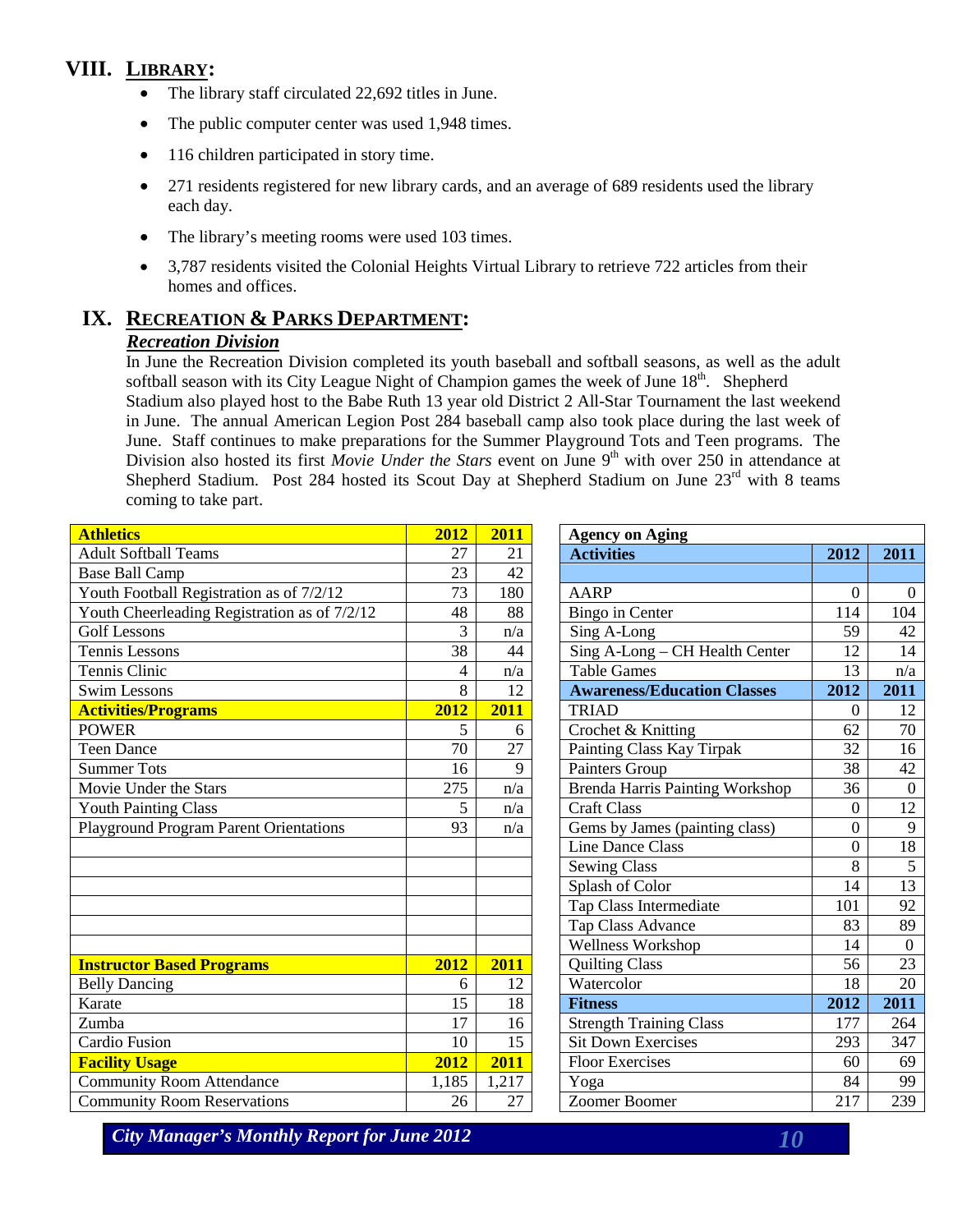| Pavilion Attendance                    | 3.865 | 4.265        | Tai Chi                  | 42   | 52   |
|----------------------------------------|-------|--------------|--------------------------|------|------|
| <b>Pavilion Reservations</b>           | 52    | 59.          | <b>Trips</b>             | 2012 | 2011 |
| Field Attendance                       | .038  | 618          | Lunch & Lecture          |      |      |
| Field Rentals                          | 16    |              | <b>Charlestown Slots</b> | 52   | 50   |
| Teen Center Attendance – CHHS Students | 59    | 38           | From the Heart           |      | 8    |
| Teen Center Attendance – CHMS Students | 252   | $70^{\circ}$ | Museum Trip              |      | 8    |

| Tai Chi                  | 42   | 52   |
|--------------------------|------|------|
| <b>Trips</b>             | 2012 | 2011 |
| Lunch & Lecture          | 13   |      |
| <b>Charlestown Slots</b> | 52   | 50   |
| From the Heart           |      |      |
| Museum Trip              |      |      |
| Riverside Theater        | 13   |      |

| <b>Trips</b>              | 2012 | 2011       | <b>Transportation</b>   | 2012  | 2011  |
|---------------------------|------|------------|-------------------------|-------|-------|
| Tangier Island            | 0    | 21         | <b>Total Passengers</b> | 87    | 90    |
| Quilters Trip             | 0    | 10         | <b>Total Trips</b>      | 440   | 480   |
|                           |      |            | <b>Total Miles</b>      | 2,215 | 2,871 |
| <b>Meals</b>              | 2012 | 2011       | Wheelchairs             |       | 12    |
| Lunch At Center           | 129  | <b>200</b> | <b>Volunteer Hours</b>  | 12.5  | 30    |
|                           |      |            | Donations               | \$220 | \$284 |
| <b>Violet Bank Museum</b> |      |            | New Riders              |       | n/a   |
| Attendance                | 203  | 664        |                         |       |       |
|                           |      |            |                         |       |       |

| <b>Transportation</b>   | 2012  | 2011  |
|-------------------------|-------|-------|
| <b>Total Passengers</b> | 87    | 90    |
| <b>Total Trips</b>      | 440   | 480   |
| <b>Total Miles</b>      | 2,215 | 2,871 |
| Wheelchairs             |       | 12    |
| <b>Volunteer Hours</b>  | 12.5  | 30    |
| Donations               | \$220 | \$284 |
| New Riders              |       | n/a   |
|                         |       |       |
|                         |       |       |

#### **Parks and Horticulture**

- Cut tree limbs overhanging outfield fences at Lakeview softball fields
- Replaced broken ventilation fans on Lakeview concession stand, White Bank Park and Lakeview Park bathrooms
- Installed temporary fence and mound in Shepherd Stadium for Night of Champions. Removed after event
- Cut-up and removed tree limb off of Pavilion #1at White Bank Park
- Installed scoreboard sign on Civic Field
- Removed all soccer goals, bleachers, and trash cans from soccer fields at Soccer Complex
- Trimmed hollies and shrubs at sites
- Replaced edging on mulch bed at old Nichol's site
- Cut suckers from crepe myrtles at all sites
- Built retaining wall at Legacy Garden to stop mulch from washing

#### **X. OFFICE ON YOUTH & HUMAN SERVICES:**

#### **YAC**

- 15 YAC Members and YAC advisor attended monthly meeting
- 2 YAC Seniors received the "Coleman Voice of Youth" Scholarship
- 6 YAC members graduated from Colonial Heights High School
- 1 YAC member graduated from Appomattox Regional Governor's School
- 4 YAC members and Advisor attended Opening Ceremonies for Special Olympics State Games
- 3 YAC Members and Advisor cheered for Special

#### **Youth Services Commission**

The Commission met in June and elected new Officers for the year.

#### **Kids' After-School Program**

Completed Program Summary/Evaluation for the year.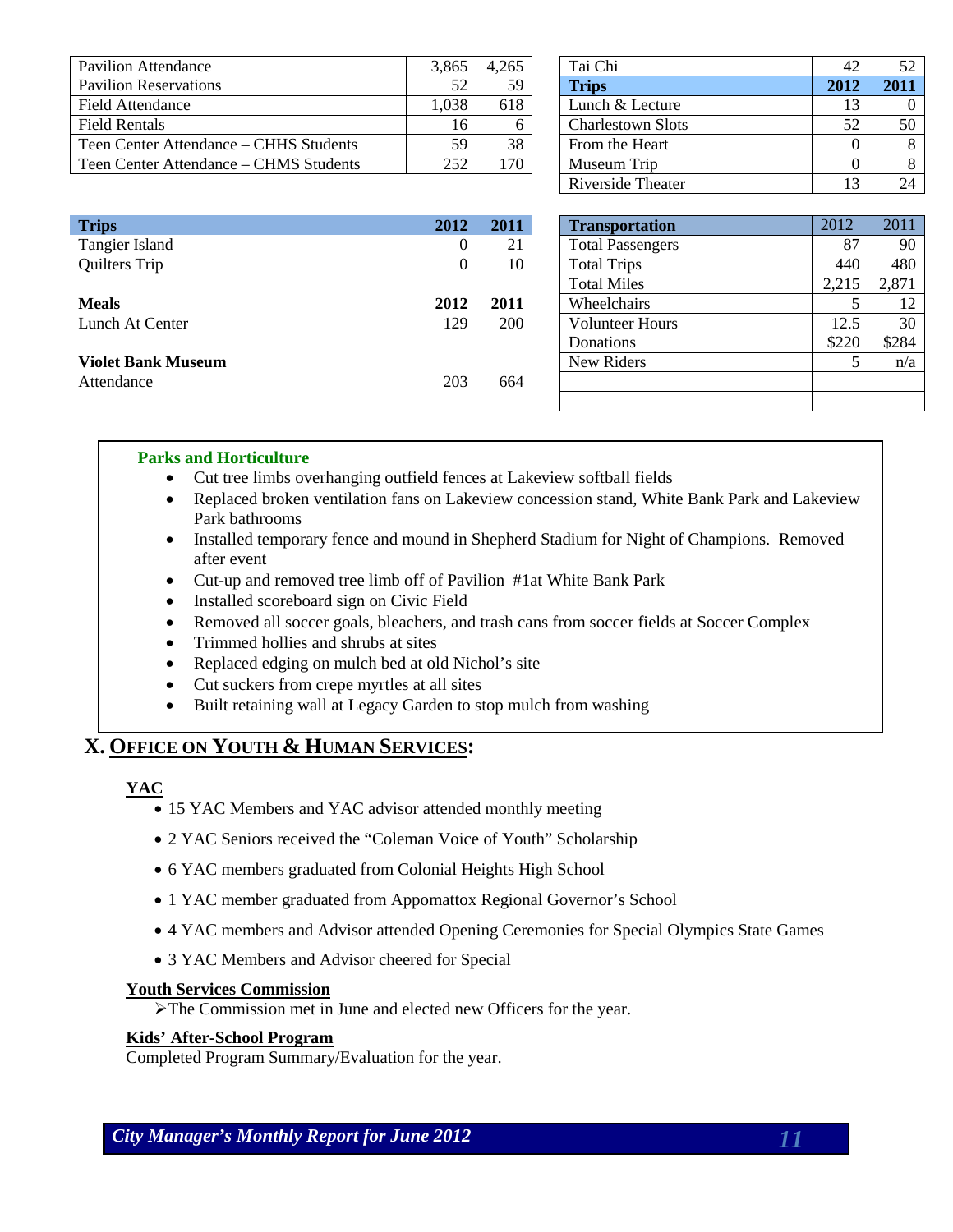# **X. OFFICE ON YOUTH & HUMAN SERVICES**(CONTINUED)**:**

#### **Substance Abuse Prevention Activities**

13 Teens received Virginia ABC, VASAP, Drive Smart Virginia, Geico Insurance, MADD, AAA, State Police information when they received their driver's license.

#### **Ongoing Monthly Meetings/Trainings**

- Operation Christmas Child
- Family Assessment Planning Team
- CERT Quarterly Meeting
- Interagency Prevention Team served 11 students
- Juvenile and Domestic Violence Task Force
- Positive Parenting Coalition
- Colonial Heights School Board Meeting
- United Way Lunch and Learn Foster Care and Adoption Services
- Infant Mortality Community Action Team
- Community Staffing for DJJ Teen
- CAAN-DUU Coalition
- Children's Safety Network Webinar: Partnering with Youth
- Health Advisory Board

#### **Diversion Program Participation:**

|                  | <b>Parenting</b>                                      |
|------------------|-------------------------------------------------------|
|                  | 0 families completed "Parenting with Love and Limits" |
| $\triangleright$ | <b>Community Service</b>                              |
|                  | 7 youth completed 71 hours of Service Learning        |
|                  | <b>Shoplifting Diversion</b>                          |

- 14 youth and parent attended the Shoplifting Diversion Program
- **Anger Management** 4 youth completed Anger Management Classes
- **Substance Abuse Education** 20 Youth participated in Substance Abuse Education

Attended CHHS SCA Picnic with CADRE with Vision Goggle Activities for students. Presented Substance Abuse Diversion Program to 4 CHHS teens.

# **XI. FLEET MAINTENANCE:**

|      | # Workorders | Total       | <b>Sublet</b> | <b>Sublet total</b> |
|------|--------------|-------------|---------------|---------------------|
| 2012 | 93           | \$28,149.28 | 5             | \$ 721.89           |
| 2011 | 86           | \$11,731.88 |               | 00.00               |

All repairs are normal maintenance issues. A comparison of maintenance cost for the last 5 years are:

| Year  | <b>Parts</b>             | <b>Sublet</b> | <b>Supplies</b> | <b>Total</b>             | Percent  |
|-------|--------------------------|---------------|-----------------|--------------------------|----------|
| 07/08 | \$165,204.28 \$13,464.31 |               | \$14,230.20     | \$192,898.79             | $-07.63$ |
| 08/09 | \$149,593.15 \$16,884.01 |               |                 | \$14,027.35 \$180,504.51 | $-06.43$ |
| 09/10 | \$180,318.85 \$13,998.80 |               |                 | \$12,183.50 \$206,501.15 | $+14.40$ |
| 10/11 | \$213,279.61             | \$12,368.97   | \$12,949.37     | \$238,435.79             | $+15.46$ |
| 11/12 | \$269,080.31             | \$14,171.91   | \$13,916.43     | \$297,168.65             | $+24.63$ |